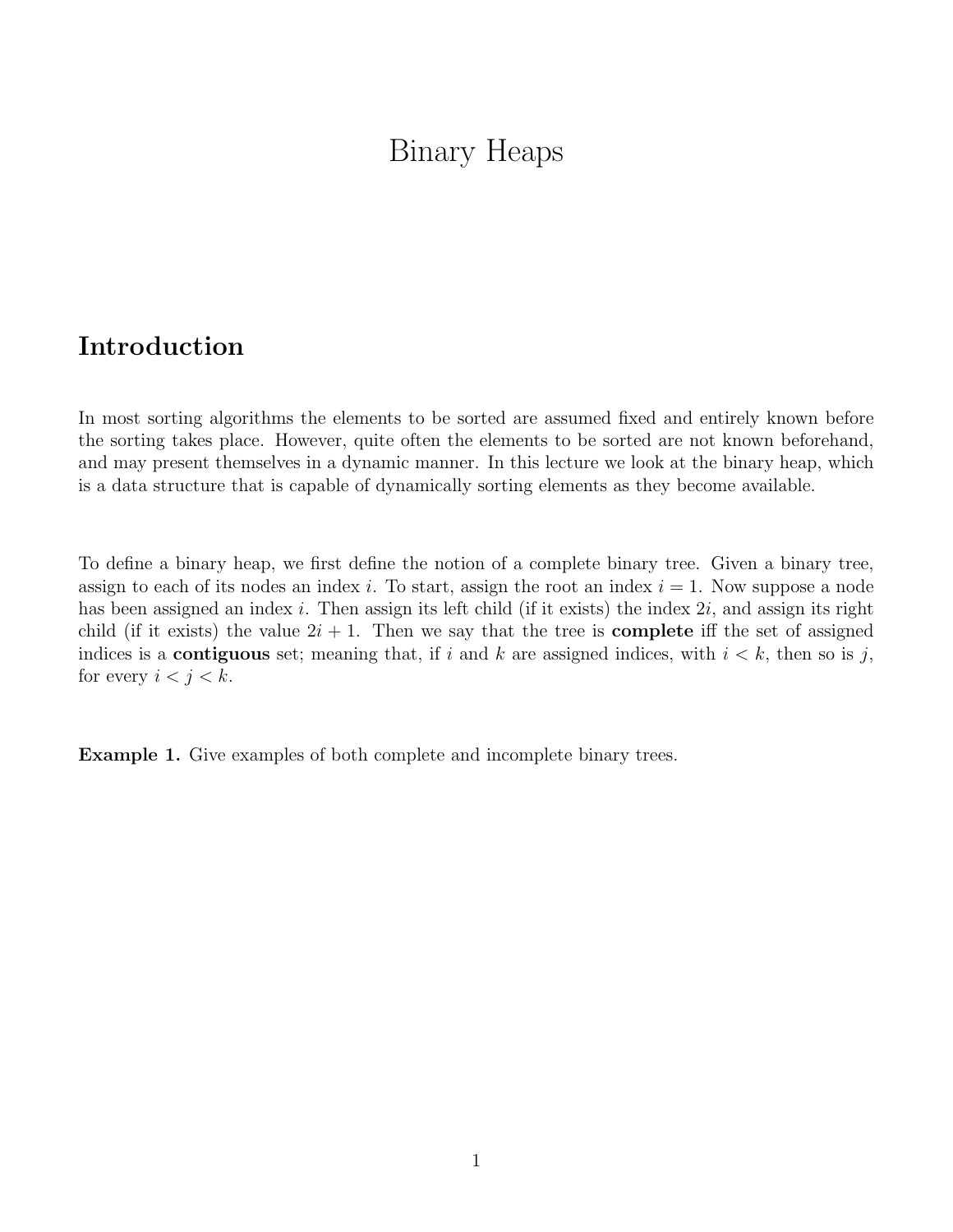A min heap (respectively, max heap) is a complete binary tree  $T$  whose nodes store comparable elements of some type, such as integers, real numbers, etc.. Moreover, if  $n \in T$ , and  $c \in T$  is a child of n, then the element stored at n is less than (respectively, greater than) or equal to the element stored at c. Another name for a min heap is that of **priority queue**. Note also that, by the property of being complete, a heap may also be viewed as a contiguous array of elements. This observation can be used to implement heaps using an array structure.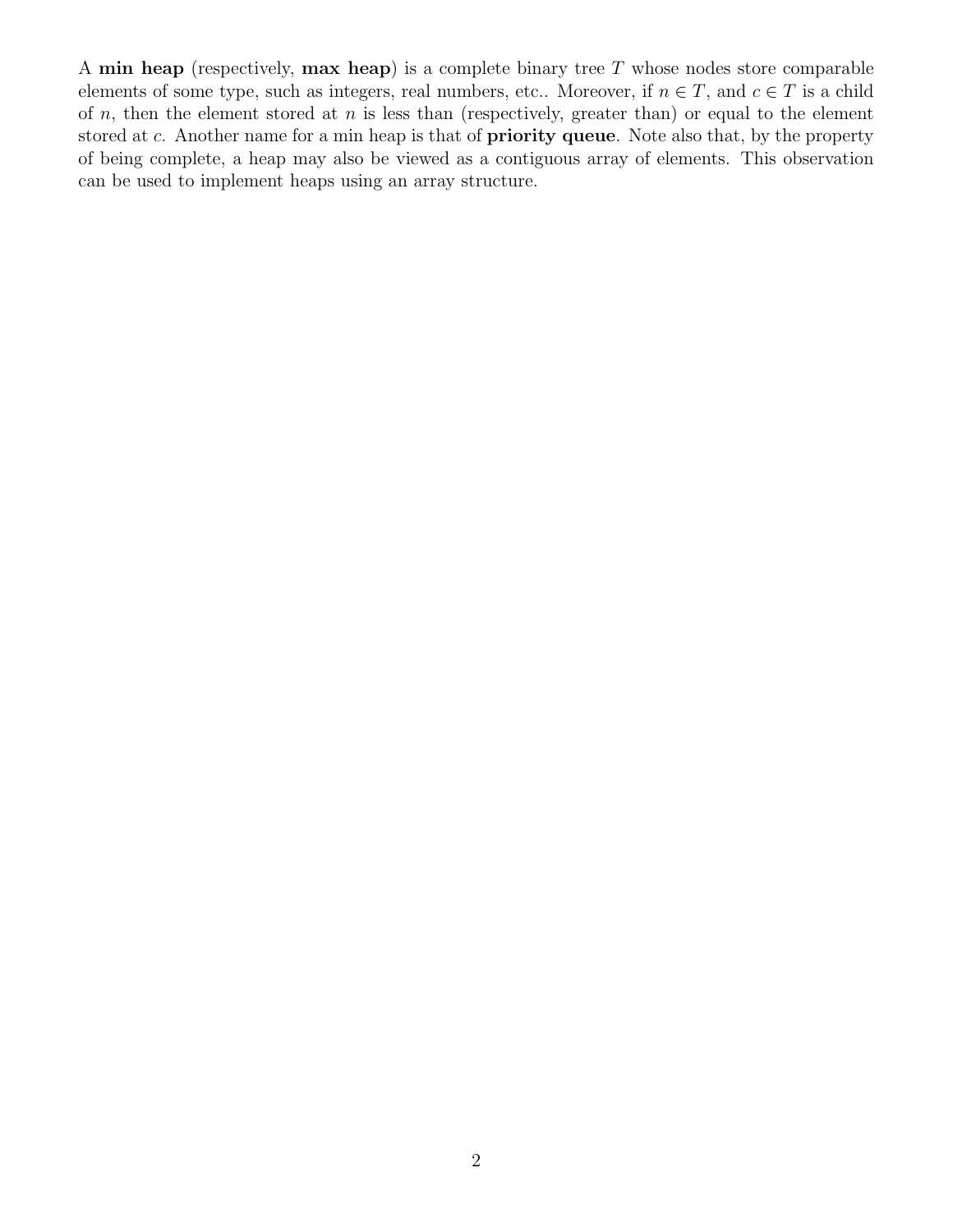#### Two complete trees, one of which is a min heap:



## Operations on Min Heaps

- insert(): insert an element into the heap.
- pop(): pop the least element from the heap.
- build heap: build a heap from a list of elements.

More advanced operations include merge(), which merges two heaps. This operation requires more advanced heaps.

Example 2. Insert the following nodes into an initially empty min heap:  $12,5,15,9,13,7,15,10,3,20,4$ .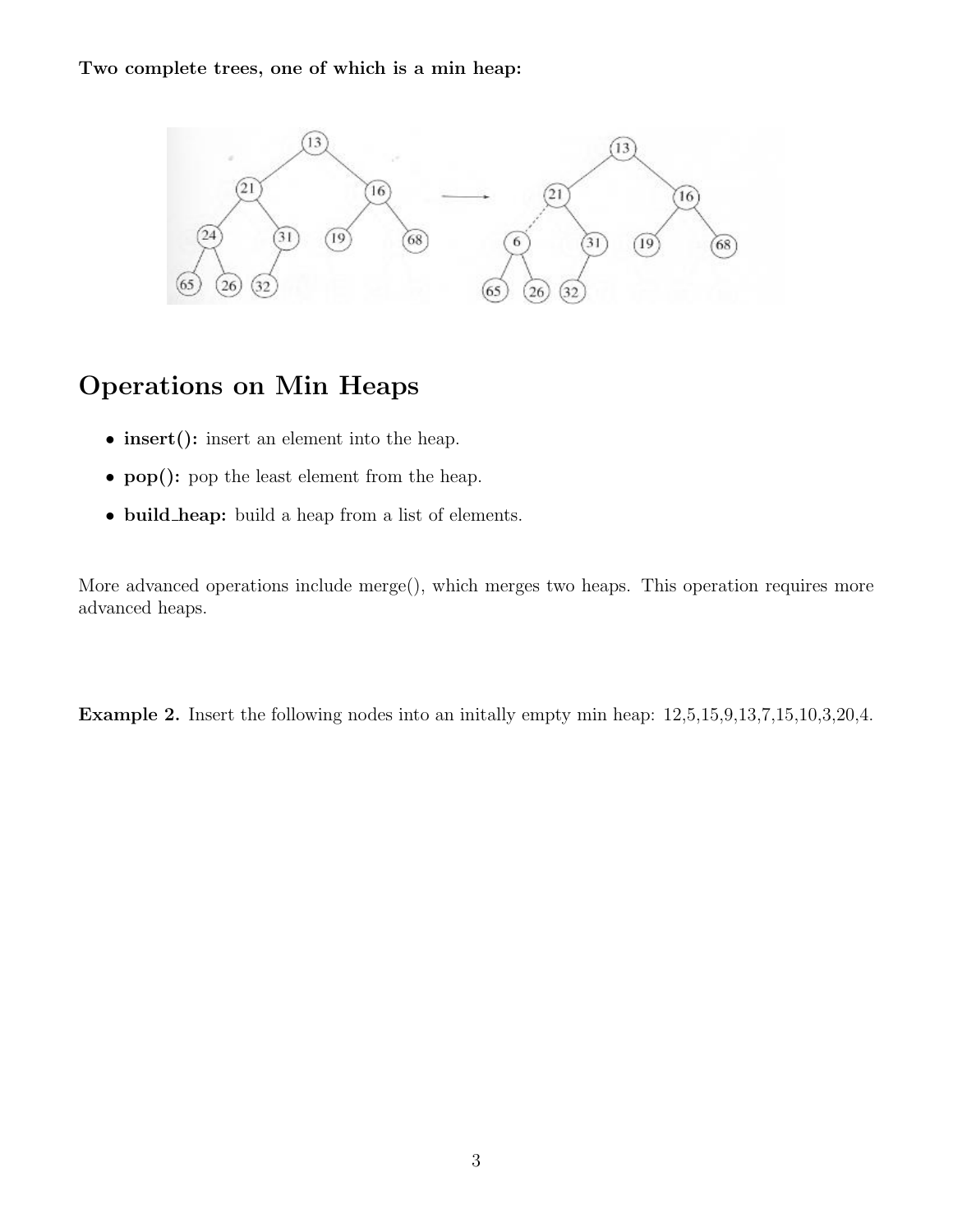```
void insert(Heap heap, int x)
{
    int array[] = heap.array;
    //percolate up
    int hole = heap.load; //number of elements in heap
    for(; hole > 1 && x < array[hole/2]; hole /= 2)
         array[hole] = array[hole/2];array[hole] = x;heap.load++;
}
```
**Theorem 1.** The insertion of n elements into an initially empty heap will take  $O(n \log n)$  steps in the worst-case.

**Proof.** In the worst case, the i th element will require at most  $O(\lceil \log(i) \rceil)$  percolation steps up the tree. Thus, the running time

$$
T(n) \le \sum_{i=1}^{n} c \cdot \lceil \log(i) \rceil = \mathrm{O}(\mathrm{n} \log \mathrm{n}).
$$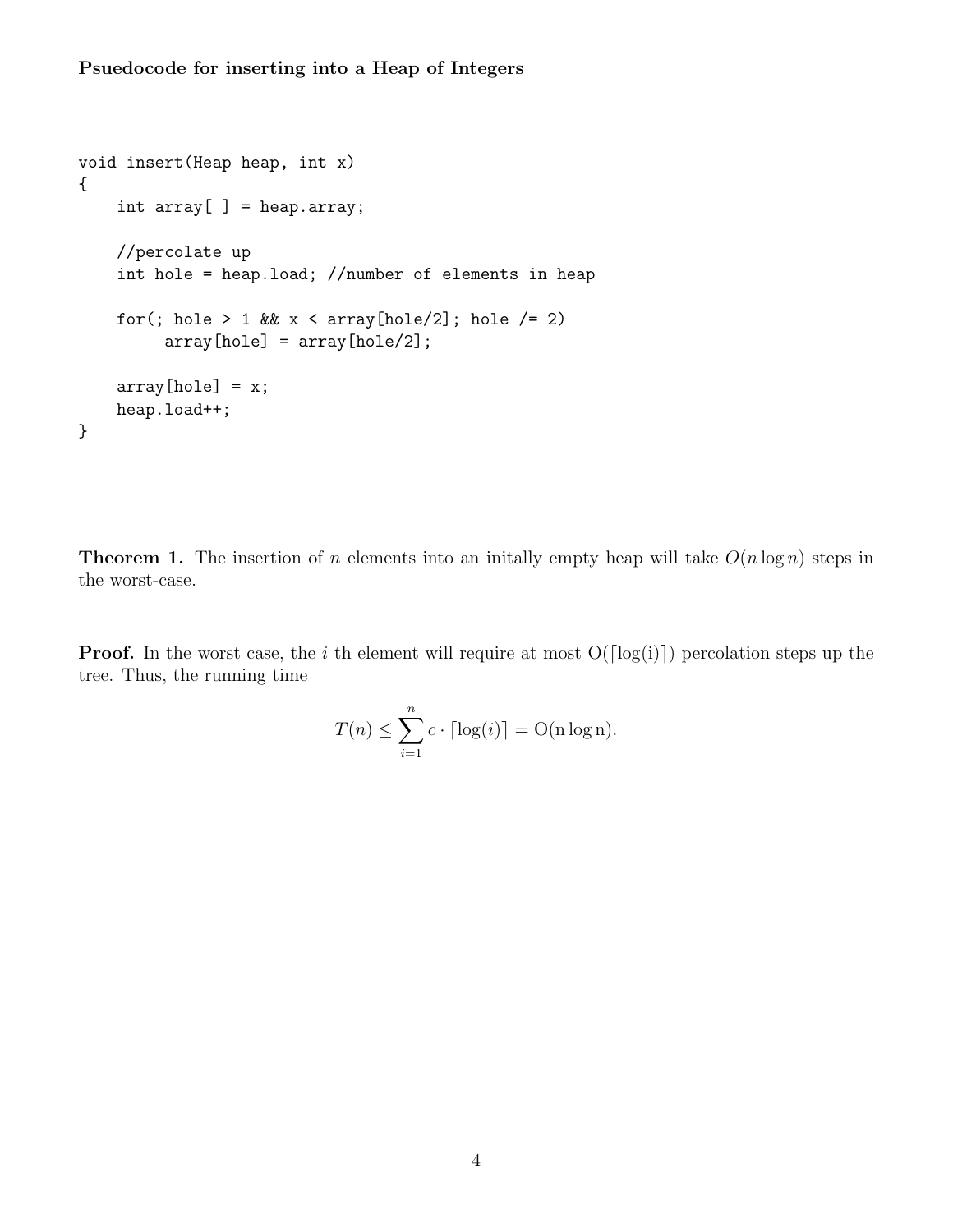Example 3. For the heap constructed in Example 2, successively pop the minimum element from the heap until it is empty.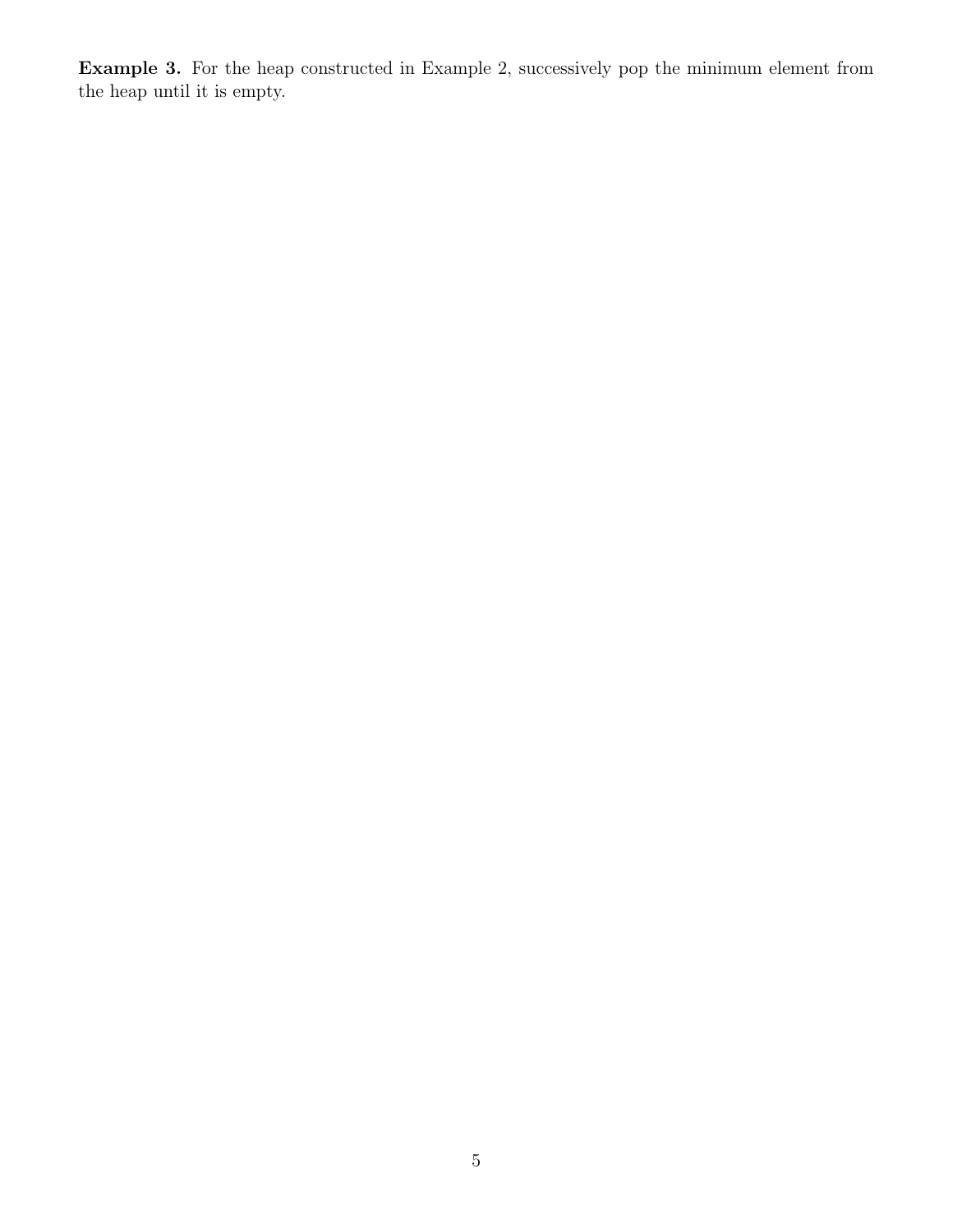#### Psuedocode for Popping a Heap of Integers

```
int pop(Heap heap)
{
    int array[ ] = heap.array;
    int x = array[1]; //x is the element to be returned
    array[1] = array[heap.load--];percolate_down(heap,1);
    return x;
}
//Percolate the element located at array[index] down the tree
void percolate_down(Heap heap, int index)
{
    int array[ ] = heap.array;
    int load = heap.load;
    int orphan = array[index];
    int child_index;
    for(; (child_index=2*index) <= load; index = child_index)
    {
        if(child_index != load && array[child_index+1] < array[child_index])
            child_index++;
        if(array[child_index] < orphan)
            array[index] = array[child_index];
        else
            break;
    }
    array[index] = orphan; //found a home for orphaned integer
}
```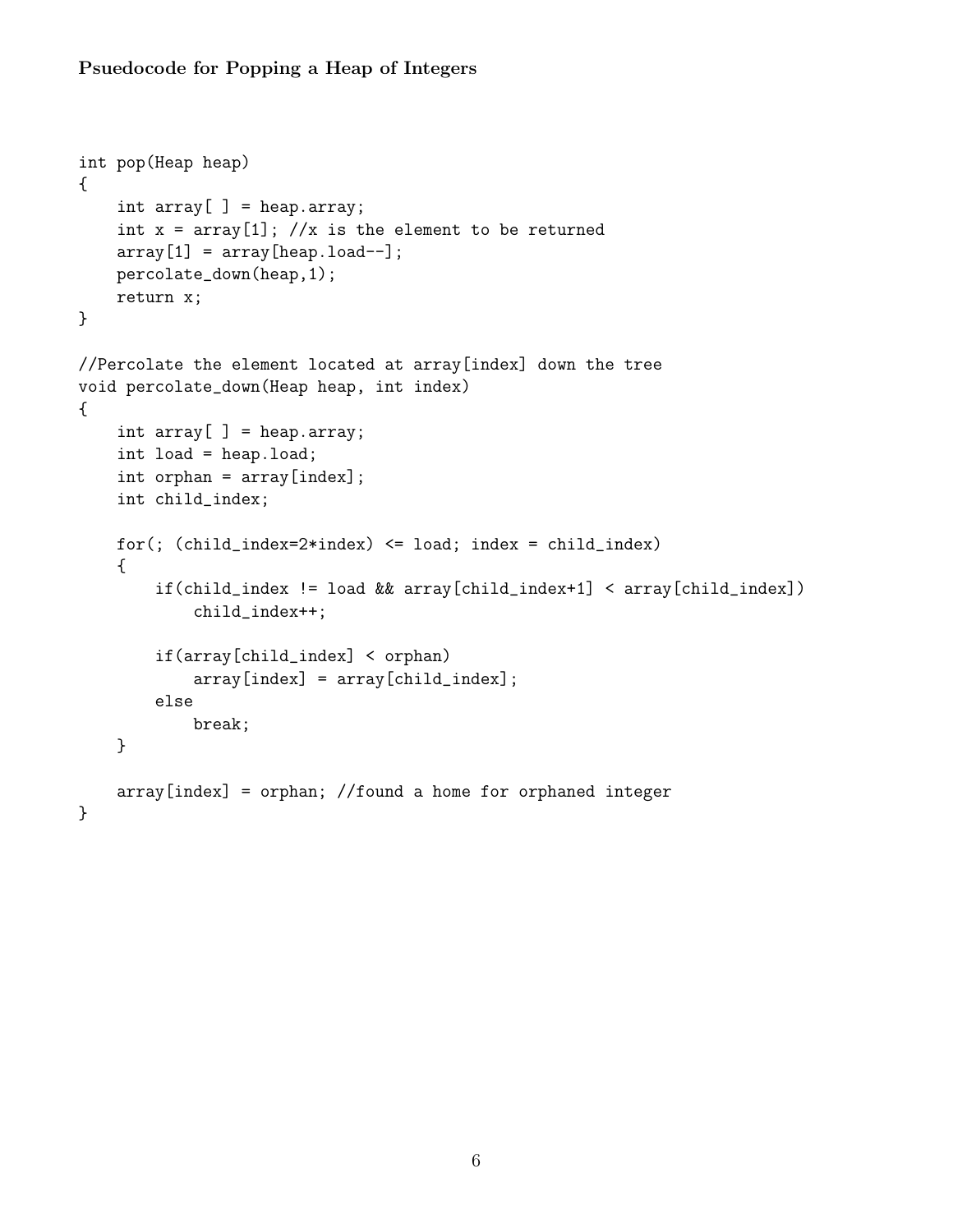### Psuedocode for Building a Heap of Integers

```
Heap build_heap(int array[ ], int load)
{
    Heap heap = new_Heap(array, load);int i;
    for(i= load/2; i>0; i--)
        percolate_down(heap, i);
    return heap;
}
```
Example 4. Repeat Example 1, but now use build heap().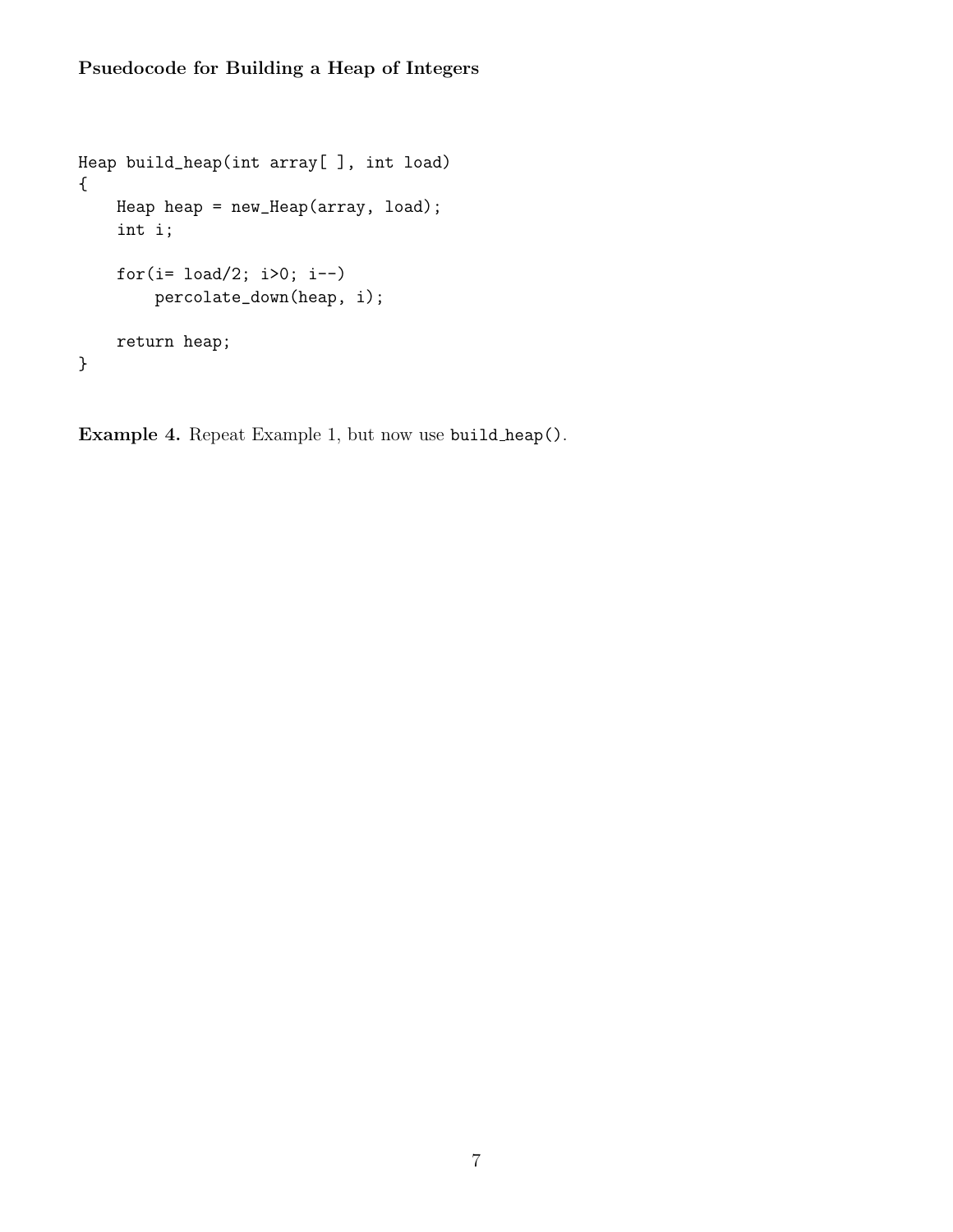**Lemma 1.** For a perfect binary tree of height  $h$ , the sum of the heights of the nodes is

$$
2^{h+1} - 1 - (h+1).
$$

**Proof.** At depth i, there are  $2^i$  nodes, and the height of each of those nodes is  $h - i$ . Hence, letting S denote the sum of the heights of all nodes,

$$
S = \sum_{i=0}^{h} 2^i (h - i).
$$

Multiplying both sides by 2 yields

$$
2S = \sum_{i=0}^{h} 2^{i+1}(h-i).
$$

Now subtracting the first equation from the second yields

$$
S = 2h + 2h-1 + \dots + 2 - h = 2h + 2h-1 + \dots + 2 + 1 - (h + 1) =
$$
  

$$
2h+1 - 1 - (h + 1).
$$

**Theorem 2.** The build heap() operation takes  $O(n)$  steps.

Proof of Theorem 2. The number of steps needed for build heap() is proportional to the total number of times that elements must be swapped down the binary heap. This number is in turn bounded by the sum of the heights of the nodes which, by Lemma 1, is bounded by

$$
2^{h+1}-h-2.
$$

Finally, given that  $h = |\log n|$ , we see that the bound on the number of steps is in fact linear in n.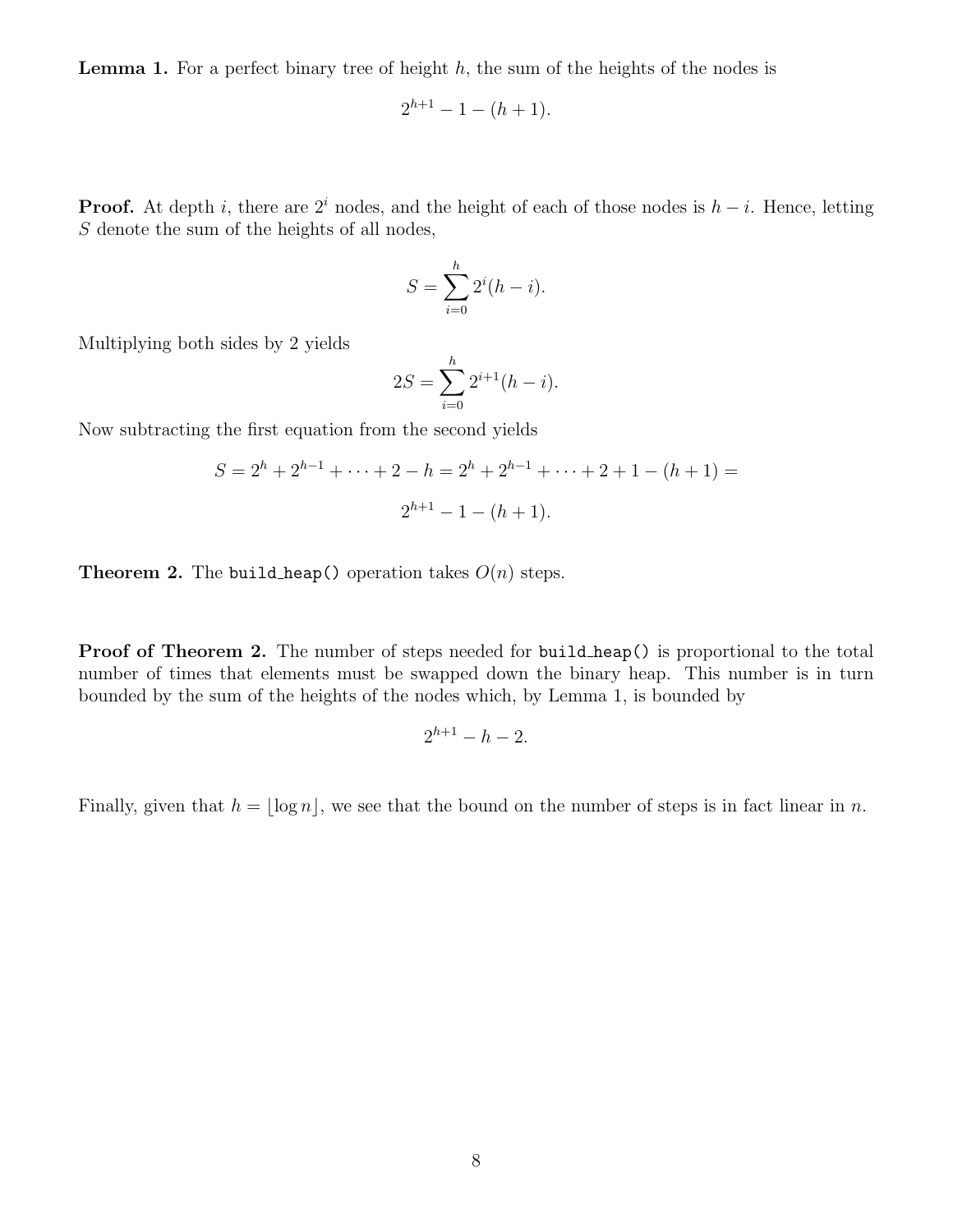#### Heap Sort

HeapSort is a sorting algorithm that sorts an array in place. It accomplishes this by building a max heap from the given array of elements. It then successively calls the pop() operation and places the returned elements one-by-one starting from the end of the array, to the beginning of the array.

Example 5. Perform HeapSort using the data from Example 1.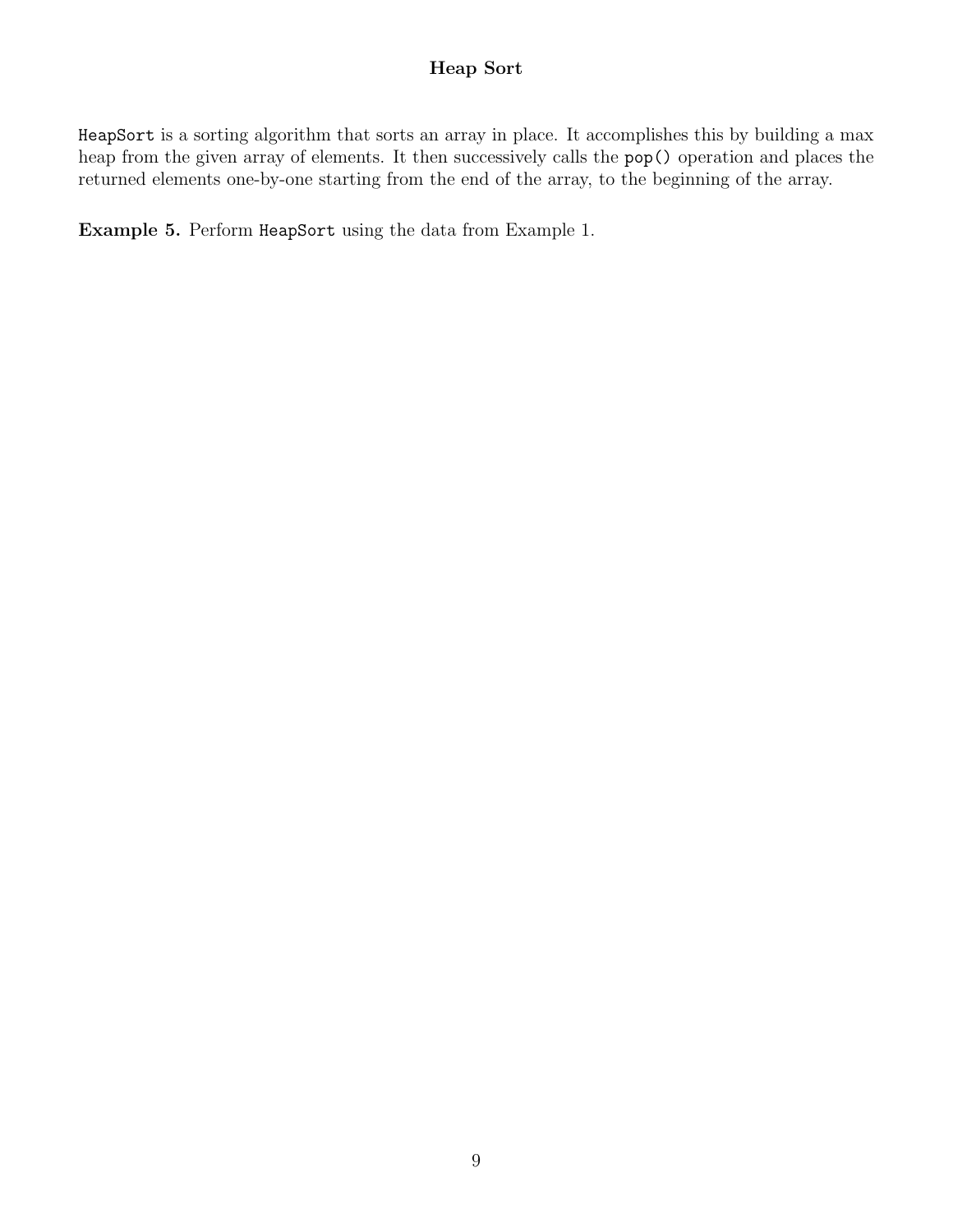#### Exercises.

- 1. Where in a min heap of integers might the largest element reside (assuming all elements are distinct)? Explain.
- 2. Insert integers 5,3,17,10,85,2,19,6,22,4 one-by-one into an initially-empty min heap. Re-draw the heap each time an insertion causes one or more swaps.
- 3. Repeat the previous problem, but now use the build heap algorithm. Redraw the heap each time a call to percolate down causes one or more swaps.
- 4. For the binary heap of Exercise 1, show the result of performing four consecutive pop operations. Re-draw the heap after each pop.
- 5. Use induction to prove that  $1 + 2 + 4 + \cdots + 2^h = 2^{h+1} 1$ . Conclude that  $2^{h+1} 1$  is the maximum number of elements that can be stored in a binary heap having height h.
- 6. Provide the minimum and maximum number of elements that can be stored in a binary heap that has height h. Show work and explain.
- 7. Is the array with values 23, 17, 14, 6, 13, 20, 10, 11, 5, 7, 12 a max-heap? If not, convert it to one using the buildheap algorithm.
- 8. Prove that a binary heap with n nodes has exactly  $\lceil n/2 \rceil$  leaves.
- 9. Give an example which shows that the buildheap algorithm does not work if one begins percolating down with the first internal node, rather than the last internal node.
- 10. Prove that a binary heap with n elements has height  $\lfloor \log n \rfloor$ .
- 11. Show that there are at most  $\lceil n/2^{h+1} \rceil$  nodes of height h in any n-element heap.
- 12. Suppose that instead of binary heaps, we wanted to work with ternary heaps. Suggest an appropriate indexing scheme so that a complete tree will yield a contiguous sequence. Hint: Let the root have an index of 0. Demonstrate your indexing scheme for a complete ternary tree of size 12.
- 13. Prove that the worst-case running time of HeapSort is  $O(n \log n)$ .